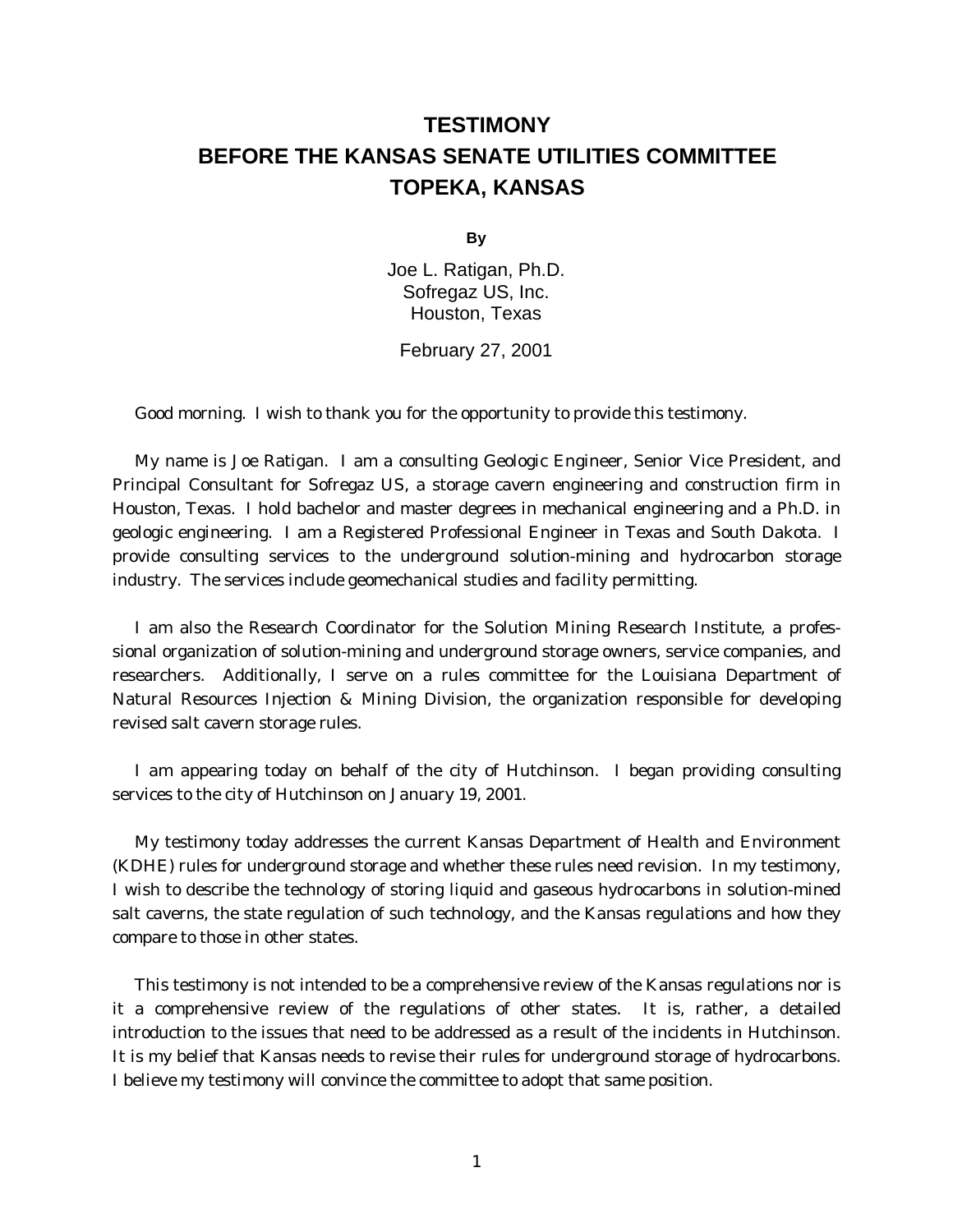My testimony today consists of a brief description of (1) North American salt formations, (2) salt as a construction material, (3) solution-mined caverns for hydrocarbon storage, and (4) the history of regulation and regulations in other states. I then conclude the testimony with a discussion of Kansas regulations.

#### **NORTH AMERICAN SALT FORMATIONS**

Salt formations are distributed throughout North America, as shown in Figure 1. There are two basic types of salt formations – salt domes and bedded salt.

Salt domes are very large bodies of salt (up to several miles in diameter and many miles "tall") consisting of nearly pure sodium chloride (usually >95 percent). Hundreds of salt domes in the United States are located along the Gulf Coast in the states of Alabama, Mississippi, Louisiana, and Texas. All of the salt domes in the Gulf Coast developed from a very deep (>30,000 feet) bedded salt called the Louann salt.

Bedded salt formations differ significantly from salt domes. Bedded salt formations consist of "layers" of salt interbedded with nonsalt rocks, such as shale, dolomite, and/or anhydrite. Bedded salt formations can vary considerably from one another. Additionally, a bedded salt formation within a specific basin can vary from one part of the basin to the other. For example, the Hutchinson bedded salt unit is only 40 to 50 percent salt in Oklahoma; whereas, in central Kansas, the Hutchinson salt unit can be as much as 80 percent sodium chloride. The principal "impurity" or nonsalt rock in the Hutchinson salt formation is shale. These impurities exist in small percentages within the salt beds, but primarily exist as distinct geologic units separating beds or layers of salt within the salt formation.

The only salt formations usable for storage caverns in Alabama, Mississippi, and Louisiana are salt domes. Texas is the only state that has both bedded salt and salt domes (at usable depths). The only salt formations in Kansas, Oklahoma, Ohio, Michigan, New York, and Pennsylvania are bedded salt formations.

## **SALT AS A CAVERN CONSTRUCTION MATERIAL**

Salt is an excellent construction material for hydrocarbon storage caverns. It is easily, economically, and predictably mined (through solution mining) and is essentially impermeable at moderate pressures. The nonsalt interbeds that exist in bedded salts are, however, not impermeable and must be given consideration when developing storage caverns in bedded salt formations.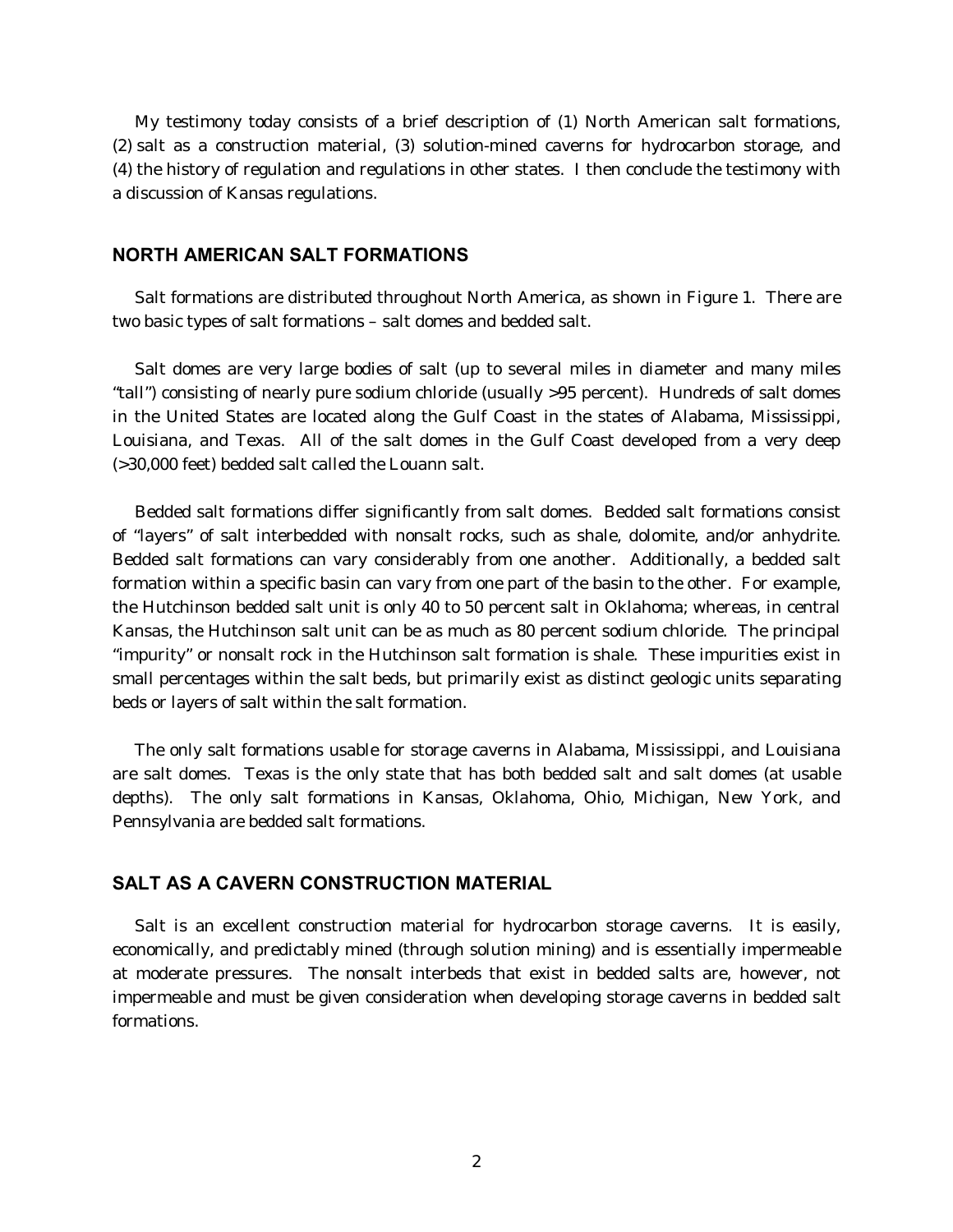

**Figure 1.** Salt Formations in North America.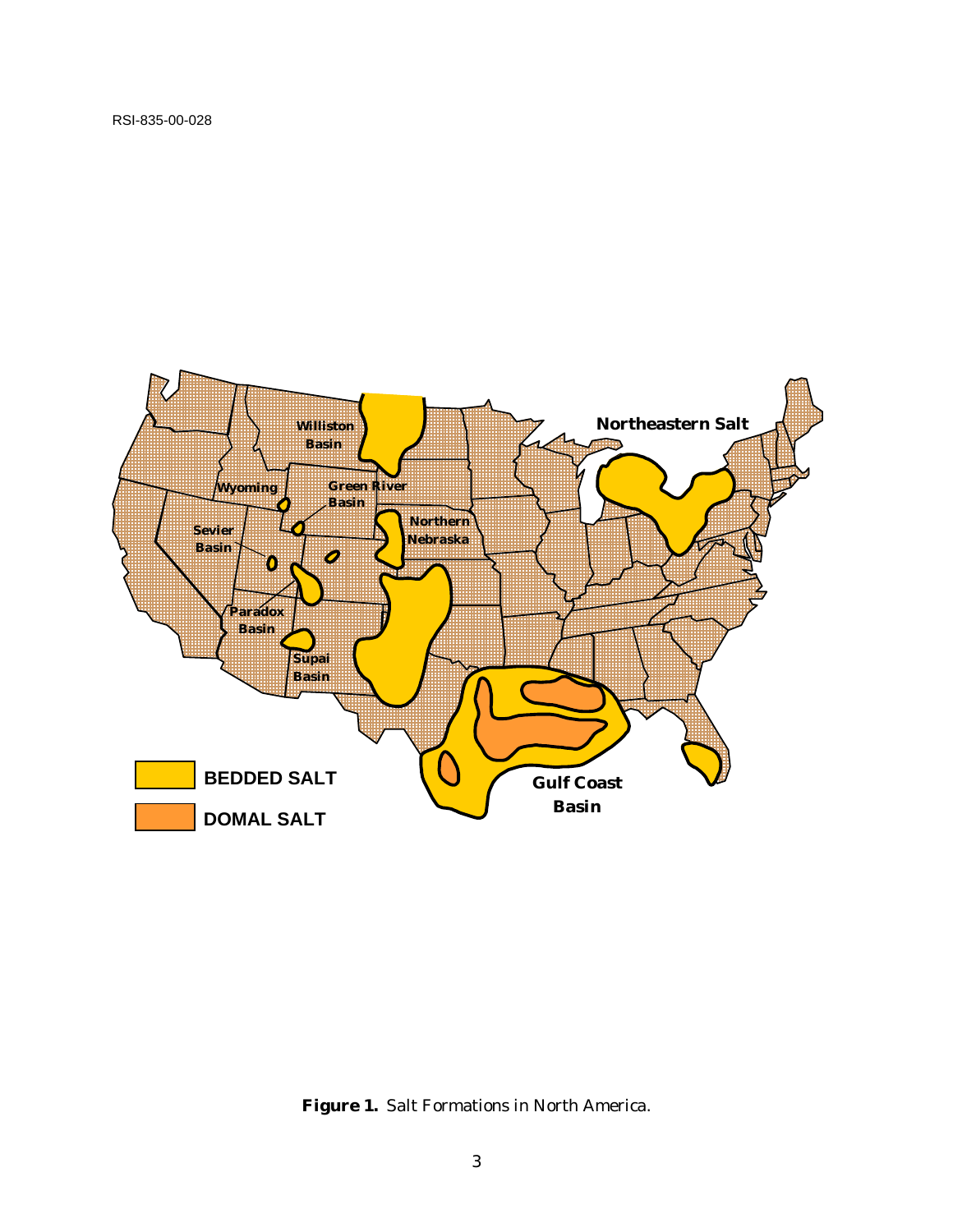Like any other construction material, properties and in situ conditions $^{\rm 1}$  must be determined for the salt and nonsalt rocks in which a storage cavern is to be developed. These properties and conditions must be used in concert with the operating conditions of the intended storage cavern to ensure a successful storage project. For example, the fracture gradient $^{\rm z}$  in the nonsalt units of the Hutchinson salt unit must be determined to establish a safe maximum gas storage pressure for a gas storage cavern developed in the Hutchinson unit.

## **SOLUTION-MINED CAVERNS FOR HYDROCARBON STORAGE**

Salt has been mined by "solution-mining" since the late 1800s. The Hutchinson area was one of the first areas in the United States where solution mining of salt was practiced. In the late 1940s and early 1950s, the oil and gas industry realized that the cavities created during salt solution mining could be used to store natural gas liquids (NGLs) or liquefied petroleum gases  $(LPGs)^3$ . The NGLs/LPGs could be injected into the solution-mined caverns and brine would be displaced as the NGLs/LPGs were injected. Similarly, when the cavern owner wanted to recover the NGLs/LPGs from the cavern, he could merely inject brine back into the cavern and NGLs/LPGs would be produced at the surface. Figure 2 provides a schematic illustration of a NGL/LPG storage cavern in a bedded salt formation.

Again, Hutchinson was on the leading edge of the hydrocarbon storage technology as Cities Service Oil Company developed propane storage caverns southwest of Hutchinson in the very early 1950s. Kansas currently has more NGL/LPG salt storage caverns (more than 600) than any other state in the Union. Texas ranks second in the number of NGL/LPG salt storage caverns.

About the same time that the oil and gas industry began exploiting solution-mined caverns for storing liquid hydrocarbons in bedded salt formations, the same development was going on in the salt domes along the Gulf Coast. Today, over 500 caverns in salt domes are used for storing NGLs/LPGs.

The solution-mined caverns in Kansas are very different from the solution-mined caverns used for LPG storage in the Gulf Coast. Specifically, the Kansas caverns are much smaller and are much shallower. A typical Kansas cavern has a volume of about 100,000 barrels (4.2 million gallons) and is located at a depth of about 600 to 800 feet. A typical Gulf Coast cavern is at least 10 to 20 times larger than a Kansas cavern and is usually located at a depth of more than 1,500 or 2,000 feet. Gulf Coast salt dome caverns used to store crude oil for the United States' Strategic Petroleum Reserve (SPR) are each 100 times the volume of a single typical Kansas cavern. One single SPR cavern has more volume than all of the Yaggy caverns combined.

-

**<sup>1</sup>** In situ conditions are conditions "in the ground," such as temperature and stress state.

 $2^{2}$  The fracture gradient for a formation is a common term in the oil and gas industry. It is the pressure (in pounds per square inch) required to "fracture" a formation at a certain depth divided by the depth (in feet).

 $3$   $\,$  NGLs or LPGs are hydrocarbon compounds that can be stored as liquids if pressurized slightly.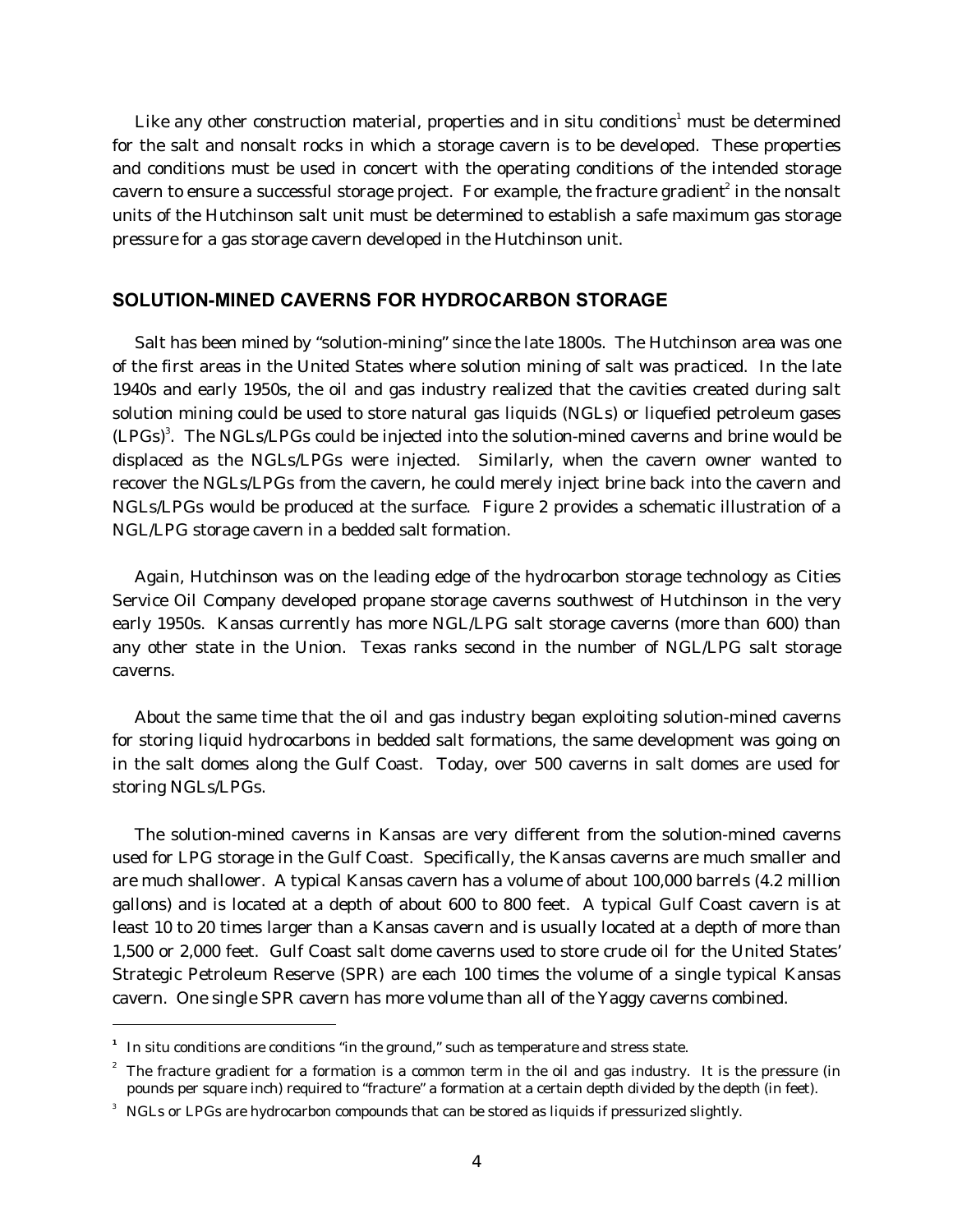

**Figure 2.** Schematic Illustration of a NGL/LPG Storage Cavern in a Bedded Salt Formation.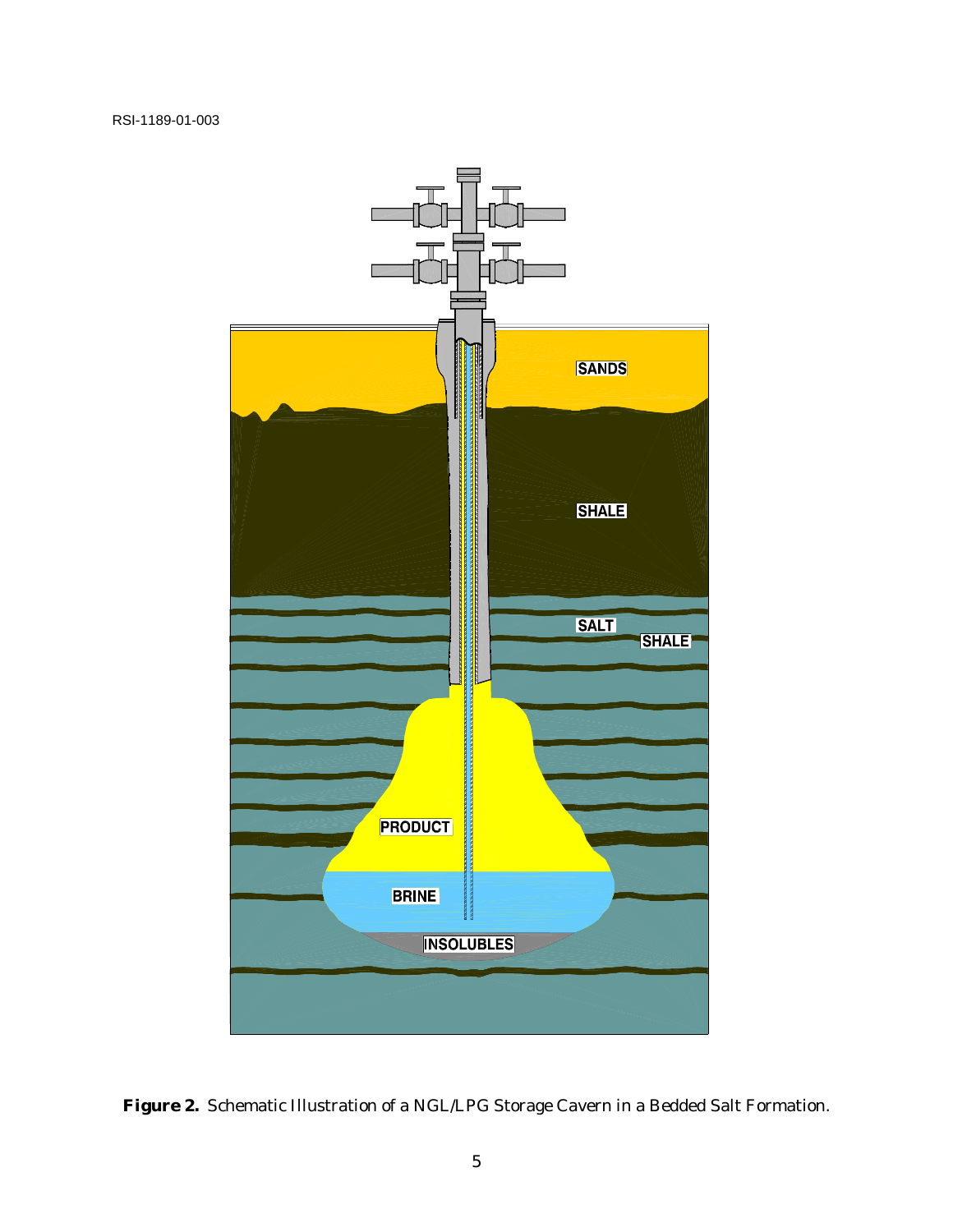In the 1960s, the gas industry began to use solution-mined caverns in salt formations for storing compressed natural gas. Significant development of this technology for storing natural gas did not really take off until the deregulation of the natural gas industry in the early 1990s. Today, there are several hundred natural gas storage caverns in salt in the United States. Again, Kansas has more natural gas storage caverns than any other state in the Union. Gas stored in salt caverns can be delivered to the market place much faster than gas stored in depleted oil and gas reservoirs. Thus salt cavern storage is designed to respond to the peak demand market more so than to the seasonal demand market.

Natural gas is stored in solution-mined caverns in a much different way than LPG is stored (see Figure 3). In an LPG cavern, the cavern is always "full of liquids." The liquids are LPG and brine with the lighter LPG always on top of the heavier brine.

There is essentially no liquid in a natural gas storage cavern. Initially, the brine in a solution-mined cavern is removed by first installing tubing inside the casing. Gas is then injected down the annulus, forcing the brine up the tubing and out of the cavern. Thereafter, the cavern is operated "dry." The pressurized gas in the cavern is injected and removed by "free flowing" the gas through the well or by using compressors on the surface, as needed.

While the pressure in a LPG cavern is nearly always constant, the pressure in a compressed natural gas storage cavern can vary significantly. The pressure in the cavern is proportional to the amount of gas in the cavern. Some gas must always be left in the cavern "to hold up the cavern roof and walls." This amount of gas is called the "cushion gas" or the "base gas." The amount of gas that can be removed from the cavern and sold to the marketplace is called the "working gas." The sum of the *cushion gas* and the *working gas* is the total volume of gas that is injected into the cavern. The higher the maximum allowable pressure, the more gas that can be injected into a cavern. The lower the allowable minimum pressure, the less *cushion gas* in the cavern and thus, the greater the volume of *working gas*.

#### **HISTORY OF REGULATION AND REGULATIONS IN OTHER STATES**

Even though solution-mined caverns have been used for hydrocarbon storage for about 50 years, contemporary regulations are not nearly as mature. The first state regulation specifically dealing with solution-mined caverns for hydrocarbon storage was promulgated less than 25 years ago. Current rules in states with solution-mined storage caverns used for hydrocarbons are generally less than about 10 years old. Table 1 provides a list of many of the current state regulations and the dates the rule became effective.

The development of many state regulations for storing hydrocarbons in solution-mined storage caverns has generally occurred following an industrial accident at a storage facility. The current regulations in Louisiana (Statewide Order 29-M) followed a fire that occurred during the initial oil filling in a Strategic Petroleum Reserve cavern in the West Hackberry salt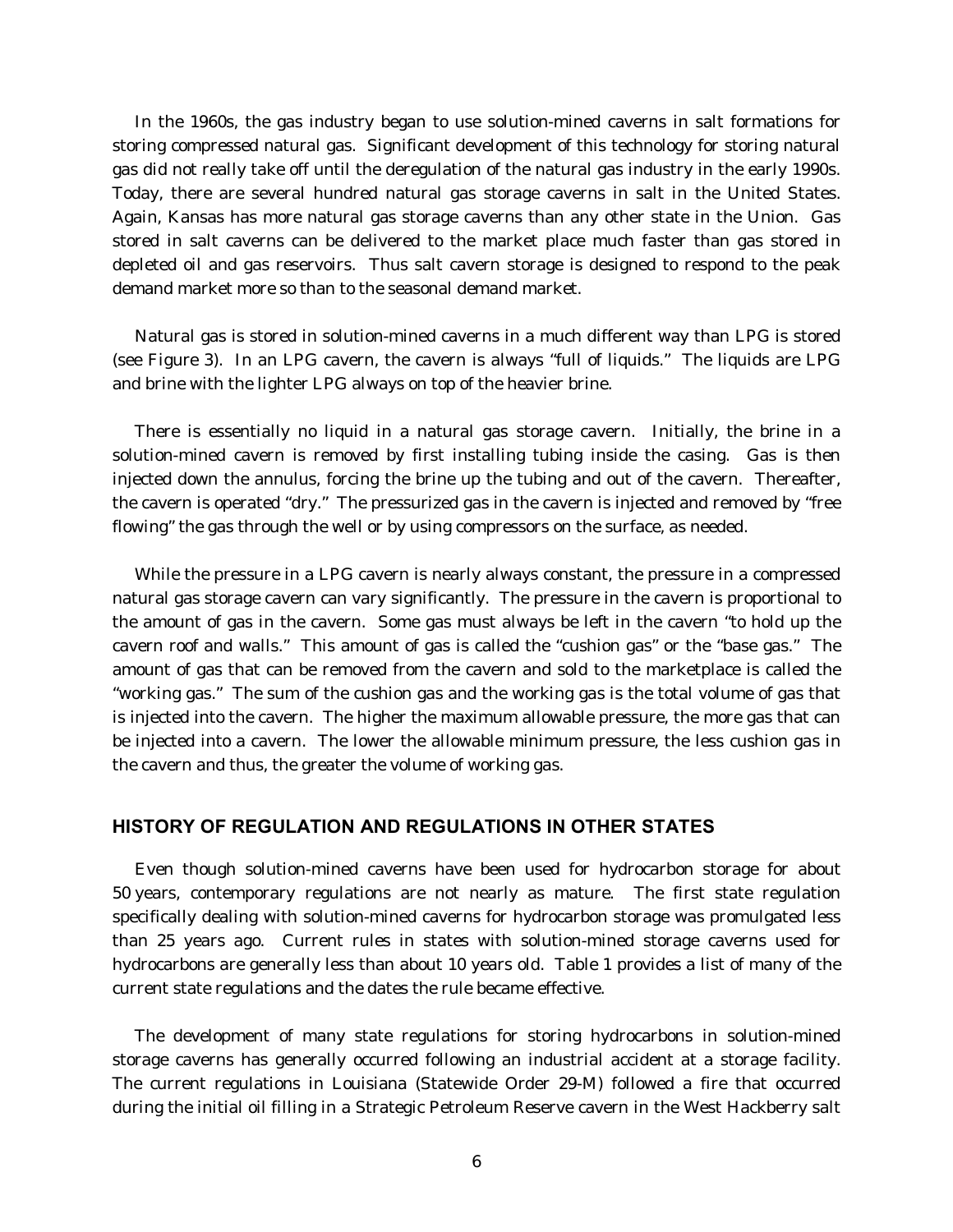

**Figure 3.** Schematic Illustration of a Compressed Natural Gas Storage Cavern in a Bedded Salt Formation.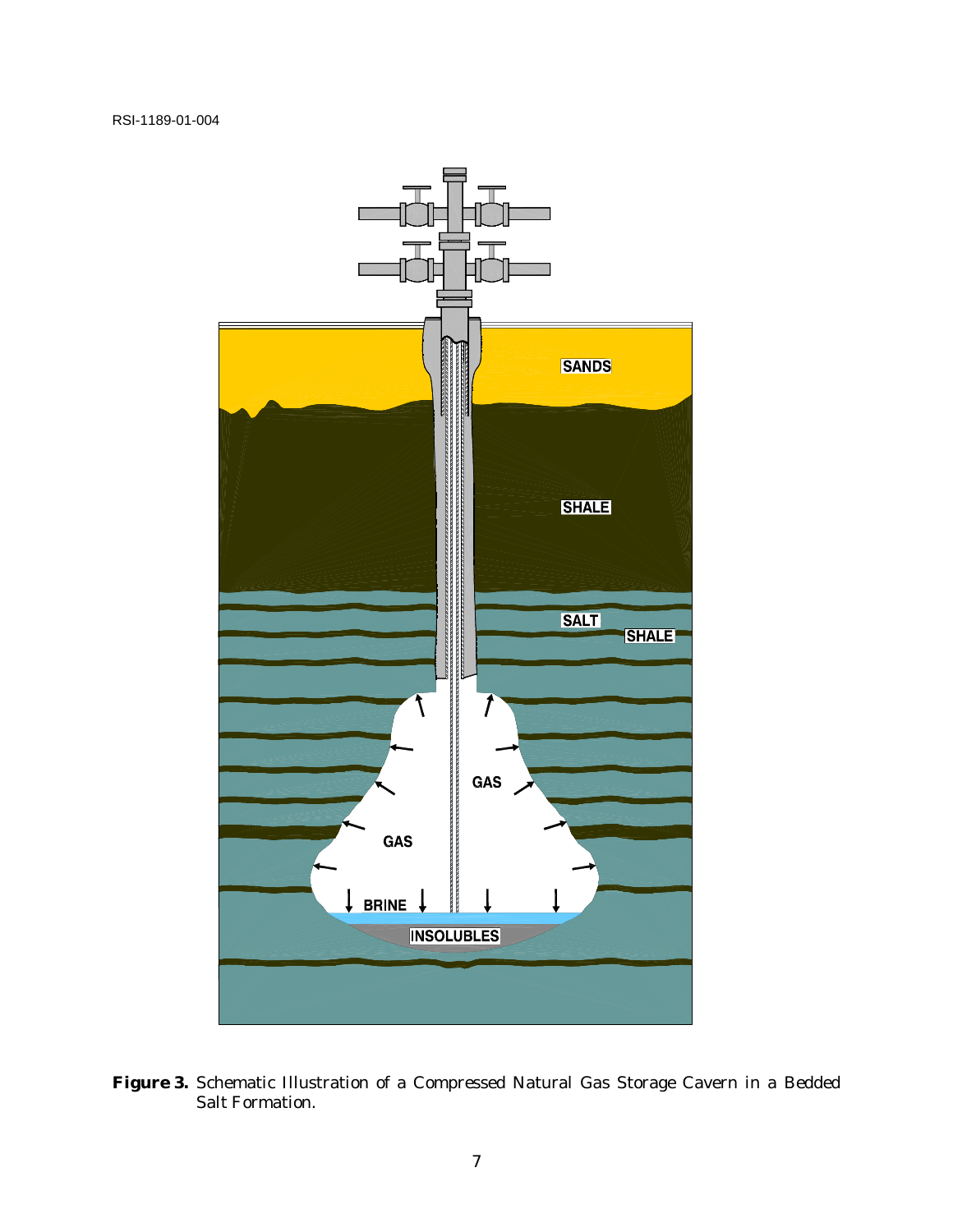dome. The current Texas Regulations (Railroad Commission Rules 95 and 97) were developed following the loss-of-product accident at the LPG storage facility in the Brenham salt dome. Development of the Kansas regulations followed the loss-of-product near Conway.

| <b>State</b>    | Rule                                                             | <b>Effective Date</b>    |
|-----------------|------------------------------------------------------------------|--------------------------|
| <b>Alabama</b>  | Alabama State Oil and Gas Board 400-6 (Gas)                      | May 16, 2000             |
| Kansas          | Kansas Administrative Regulation 28-45<br>(Liquids and Gas (?))  | 1984                     |
| Louisiana       | State Wide Order 29-M (Liquids and Gas)                          | July 20, 1977            |
| Mississippi     | Mississippi State Oil & Gas Board Rule 64<br>(Liquids and Gas)   | <b>February 19, 1992</b> |
| New York        | 6 NYCRR, Part 559 (Liquids and Gas)                              | In Draft                 |
| <b>Oklahoma</b> | <b>None</b>                                                      | <b>NA</b>                |
| <b>Texas</b>    | Railroad Commission Rules No. 95 (Liquids)<br>and No. $97$ (Gas) | <b>January 1, 1994</b>   |

**Table 1. Effective Dates for State Regulations for Hydrocarbons Storage Caverns**

There are states that have promulgated rules that are not correlated to accidents within their state boundaries. For example, Mississippi, Alabama, and New York rule development did not follow a specific accident. The Louisiana rule is currently being revised by the Louisiana Department of Natural Resources. Oklahoma, despite having hydrocarbon storage caverns, has no rule specifically regulating this type of storage.

#### **KANSAS REGULATIONS**

The KDHE rules for underground storage wells and caverns are contained in Kansas Administrative Regulation 28-45. These rules have been around for some time, and KDHE recognized the need to revisit these rules some time ago. KDHE has been working with industry to revise the rules for several years.

It is important to recognize that these rules were promulgated at a time when there were no natural gas storage caverns in Kansas and thus, the rules can reasonably be expected to be deficient for gas storage caverns.

The significant weaknesses in the KDHE rules have been well documented in the press in recent weeks. For example, the rule does not require a Mechanical Integrity Test nor does it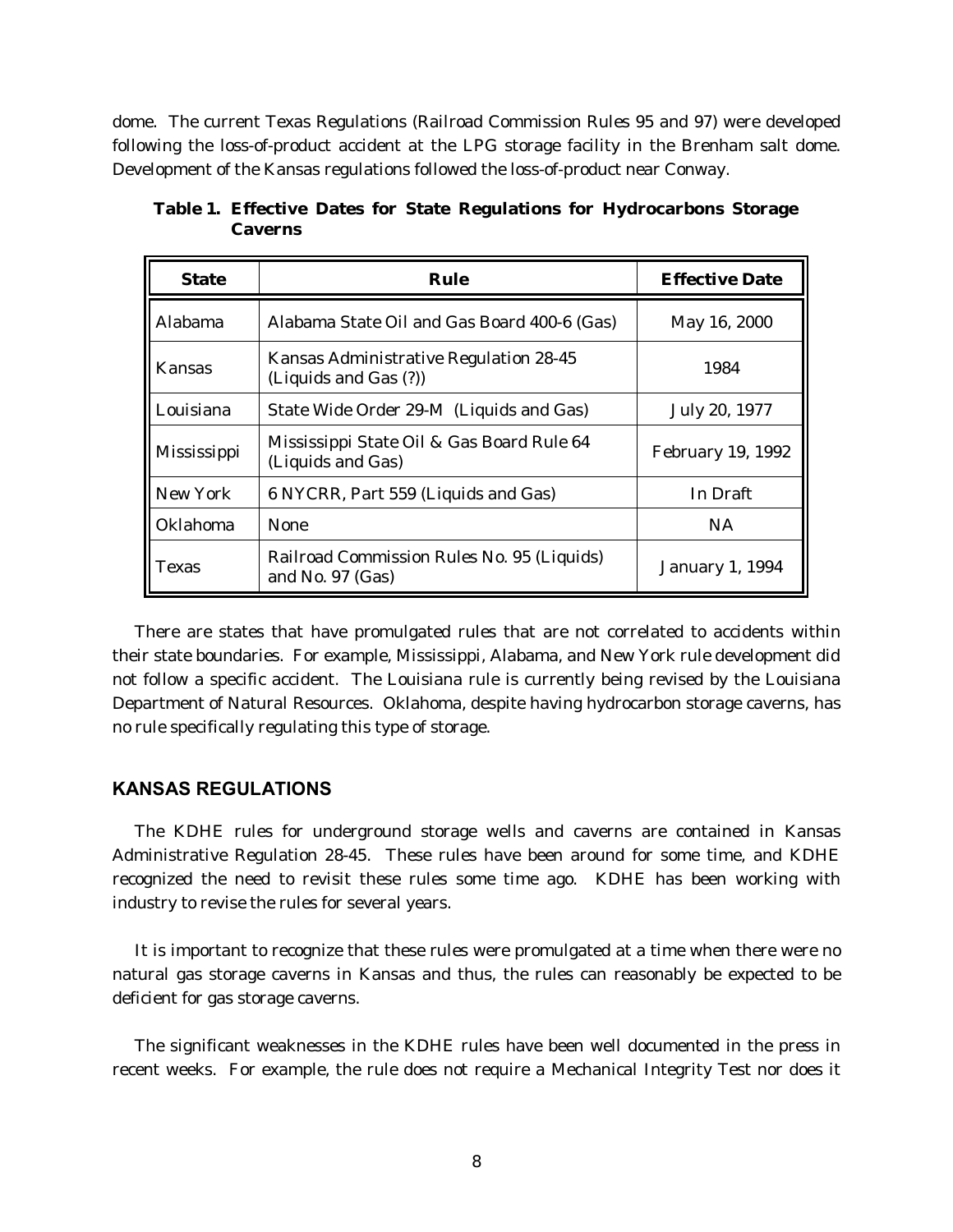require any sort of casing inspection log. The rule does not address (nor perhaps contemplate) the reentry or drilling out of plugged and abandoned wells.

The Kansas rule does not address how close caverns can be to one another. This is perhaps not a major issue with liquid wells, but is important for gas storage caverns.

The Kansas rule does not require Emergency Shutdown Valves at the wellhead, which is a common requirement in other states. The Kansas rule requires minimal information to be reported to KDHE by operators compared to other states.

When discussing the Kansas rules, it is important to recognize that whereas Kansas has more liquid hydrocarbon wells and caverns and natural gas storage wells and caverns than any other state in the Union, they do not have the largest regulatory and enforcement staff or the largest budget. Clearly, that may be the biggest change required at KDHE.

It is difficult to make direct comparisons of manpower in one state versus manpower in another state merely because the areas of responsibility can be different from a state agency in one state to a seemingly similar state agency in another state. However, it is interesting to note that the Louisiana agency responsible for regulating underground storage wells employs nine professionals in Baton Rouge and regulates about 4,500 wells or about 500 wells per professional. The Texas agency responsible for regulating underground storage caverns employs two professionals in Austin who regulate about 950 wells or slightly less than 500 wells per professional. It is my understanding that KDHE employs two professionals in Topeka who are responsible for regulating more than 6,000 wells. *The number of "wells per professional" regulated in Kansas appears to be six times the number in the comparable Louisiana and Texas regulatory agencies.*

## **QUESTIONS**

Are the Kansas regulations sufficient for regulating underground natural gas storage caverns and wells? When the current regulations were promulgated, natural gas was not stored in salt caverns in Kansas. Clearly, the Kansas regulations need revision. In that regard, the natural questions that arise are twofold:

- 1. What should be regulated?
- 2. How should the items in (1) above be regulated?

In response to the first question, at a minimum, the following should be regulated:

- Wells and wellheads
- Caverns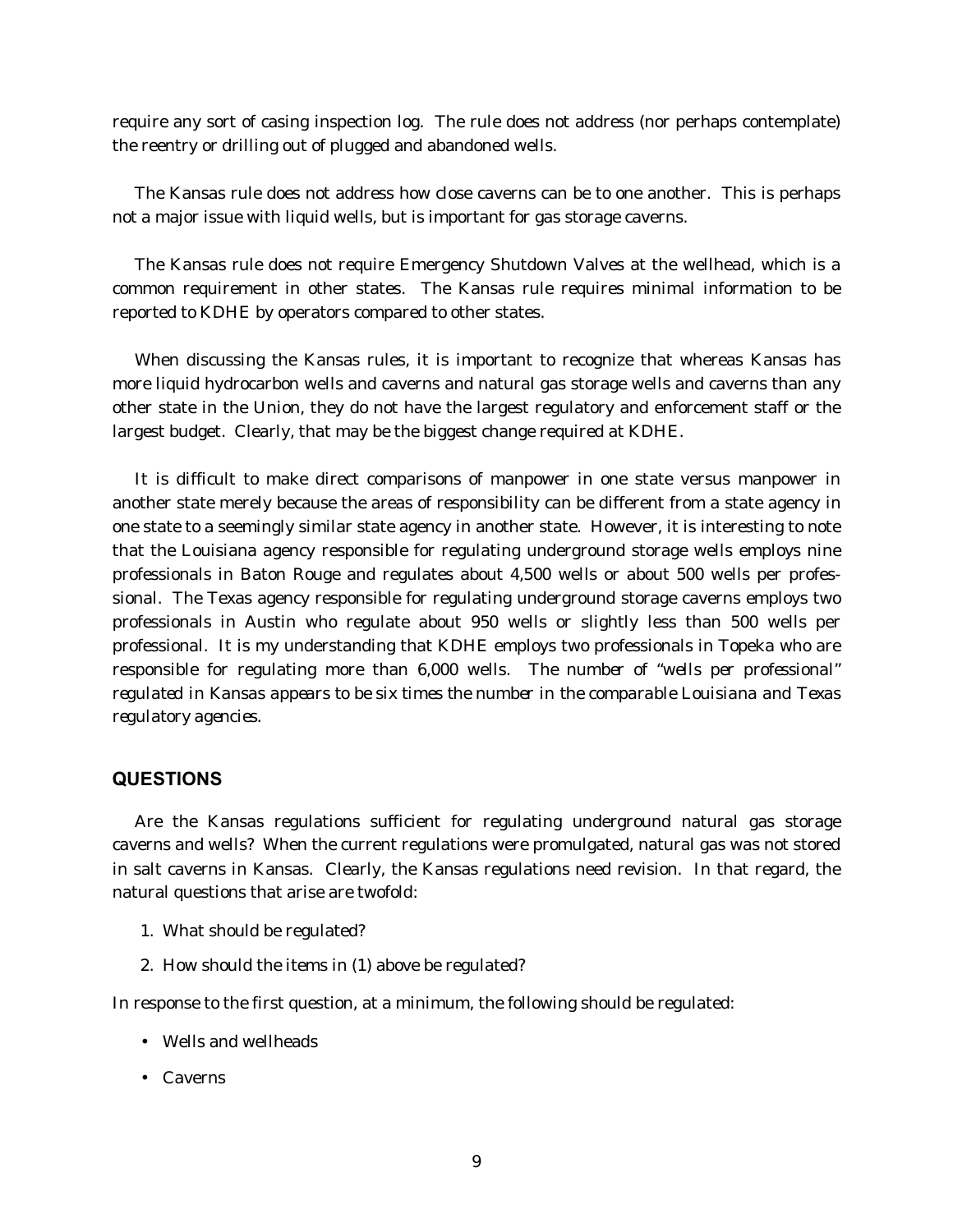- Operations
- Testing and monitoring.

## **Wells and Wellheads**

Kansas requires two casings in storage wells – one for groundwater protection and one casing at least 105 feet into the salt formation (50 feet in "existing" wells). Many states require one casing for groundwater protection and two casings in the salt, but these are states with caverns developed in salt domes. Salt domes are typically overlain with a "caprock" which is very porous and saturated with sodium chloride brine, which can be very corrosive. The same corrosive environment may or may not exist above or at the top of bedded salt formations. Texas, which has both bedded and domal formations, does not require two casings set into the salt for caverns developed in bedded salt formations.

Some states require pressure testing of the casing during the construction of the well (after cementing). Kansas does not. Some states require cathodic protection for some wells. Kansas does not require cathodic protection.

Questions that KDHE will need to address include:

- 1. Will Kansas require two cemented casings (or one casing and a protected annulus) into the salt in the future for wells?
- 2. Will storage wells in Kansas require cathodic protection?
- 3. Is corrosion a significant problem in well casings in storage wells in Kansas?
- 4. Will Kansas require pressure testing of cemented casings during construction of new wells in the future?
- 5. Will KDHE require Emergency Shutdown Valves?

## **Caverns**

In many states, the location of the cavern (within the salt formation) is restricted and the size of the cavern must be periodically checked. In Kansas, performing a "gamma log" in the well periodically checks the "size" of the cavern. The gamma log is able to establish the location of the cavern roof and thus, the location of the cavern within the salt formation. Texas has rules similar to those in Kansas for monitoring the location of the cavern roof in bedded salt caverns. In Kansas, periodic sonar surveys are generally only required in caverns that have reached a volume of 120,000 petroleum barrels. There are, however, other situations for which KDHE may require a sonar survey.

Many other states regulate the distance between caverns (the "web thickness"). Kansas does not (except for brine production wells). It is not necessarily as important to regulate the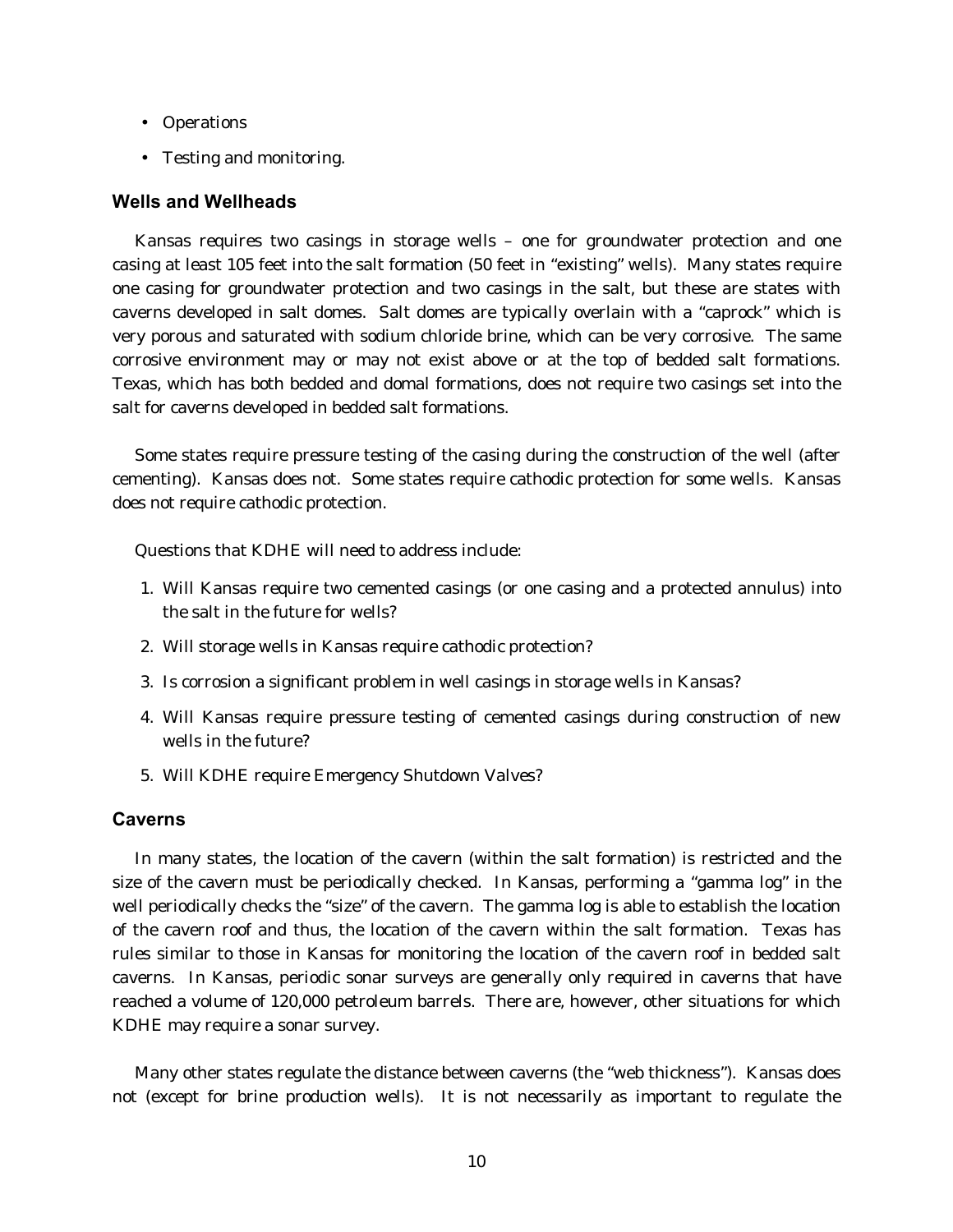distance between liquid storage caverns. However, since the pressure difference between adjacent natural gas storage caverns can be significant, the distance between caverns can be important.

Questions that KDHE will need to address include:

- 1. Has consideration been given to requiring a "minimum" web thickness between caverns?
- 2. Has consideration been given to requiring a "minimum" gas storage pressure? What does KDHE believe is important in establishing a minimum gas storage pressure?

## **Operations**

All states have some level of regulation of cavern operations. Perhaps the most significant operational characteristic that is regulated is the maximum pressure allowed in a storage cavern. The maximum pressure in a storage cavern is stated as a pressure (in pounds per square inch) divided by a depth (in feet) at the depth of the casing shoe. The casing shoe is the deepest point of the "last" (most "inner") cemented casing. Maximum permissible pressures in many states range from 0.8 psi/foot to a high of 0.9 psi/foot. The higher maximum pressures are generally associated with caverns in salt domes rather than caverns in bedded formations.

Kansas does not specify a maximum pressure in terms of psi/foot. Rather, they ask for "a description of methods to be used to prevent overpressuring of wells to the point of lifting or fracturing overburden."

All states require reporting of maximum pressures and volumes of hydrocarbon injected and withdrawn over a period of time. Most states require reporting on a monthly or quarterly basis. Kansas requires reporting on an annual basis. The operator of a facility in Kansas need only report a maximum pressure for the entire year; whereas, operators in other states must report maximum pressures for every month or quarter of operation.

Most states besides Kansas require continuous monitoring of the pressure on every wellhead. Kansas only requires that the operator maintain records of product injections and withdrawals and maximum pressures during injections or withdrawals. These records need not be provided to the state, but must be available for inspection. Kansas also allows for recording of "each well or well system" pressures. Seemingly, if two or more wells are connected at a common manifold at the surface (as is the case at Yaggy), individual wellhead pressures need not be monitored or recorded. Rather, only the common manifold pressure need be recorded.

Questions that KDHE will need to address include:

- 1. What maximum pressure criterion will KDHE adopt?
- 2. Will KDHE have a different criterion for liquid storage than for gas storage?
- 3. What will KDHE require from an operator as proof that the maximum pressure is safe?